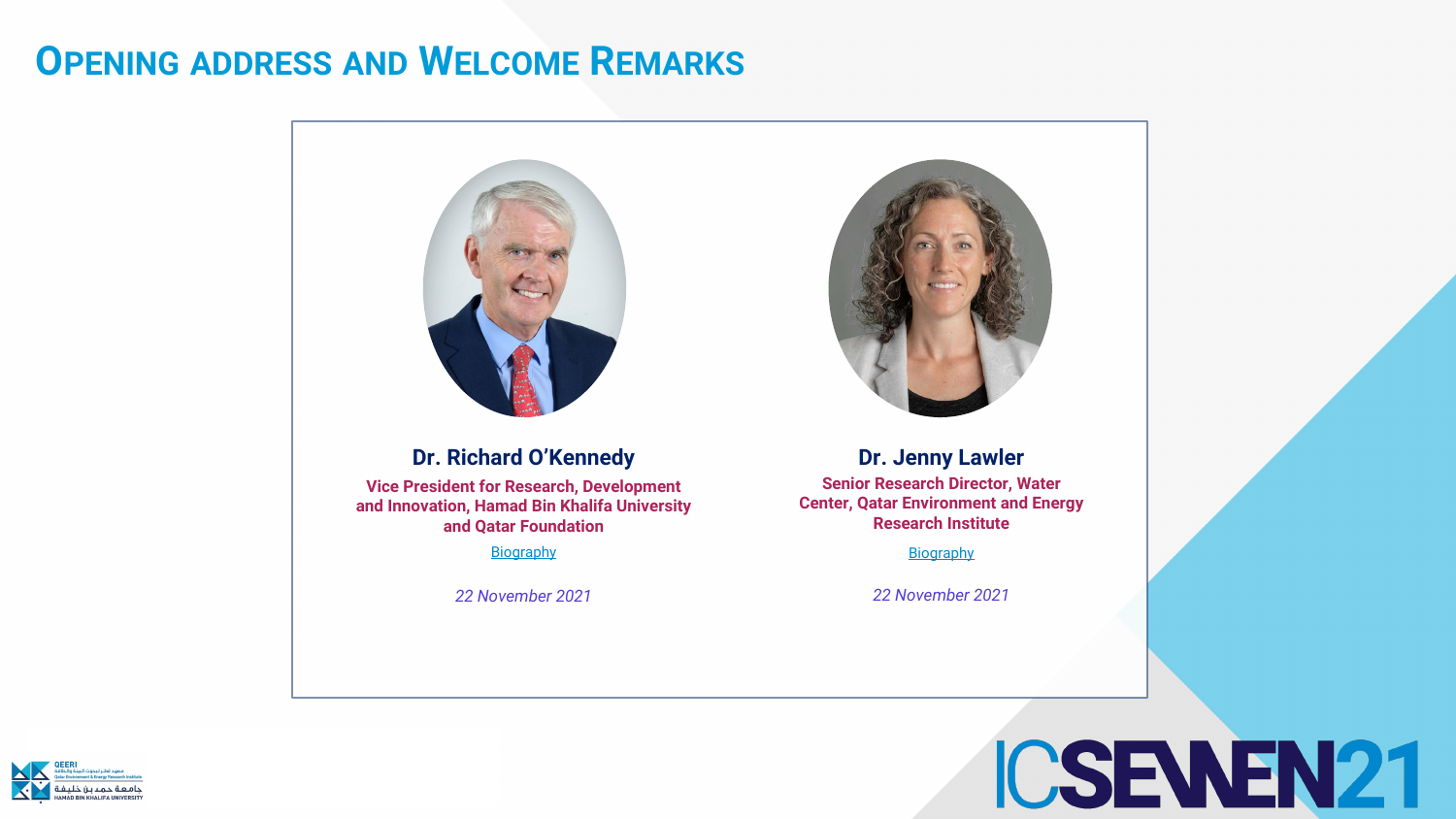



### **PLENARY SPEAKERS**





### **HE Abdullah Bin Hamad Al-Attiyah**

**Chairman of the Al-Attiyah Foundation and former Deputy Prime Minister & Minister of Energy and Industry**

**[Biography](https://www.abhafoundation.org/experts_board_directors_01)** 

*22 November 2021*

#### **HE Dr. Mohammed Bin Saleh Al-Sada**

**Chairman of the Joint Advisory Board of Texas A&M University at Qatar and former Minister of Energy and Industry for Qatar** 

**[Biography](https://www.qatar.tamu.edu/programs/mechanical-engineering/faculty-and-staff/h.e.-dr.-mohammed-bin-saleh-al-sada)** 

*22 November 2021*

## ICSEWEN21

#### **HE Eng. Essa Bin Hilal Al-Kuwari**

**Vice Chair, President - Qatar General Electricity & Water Corporation "Kahramaa"**

**[Biography](https://www.hbku.edu.qa/en/officials/essa-bin-hilal-al-kuwari)** 

*22 November 2021*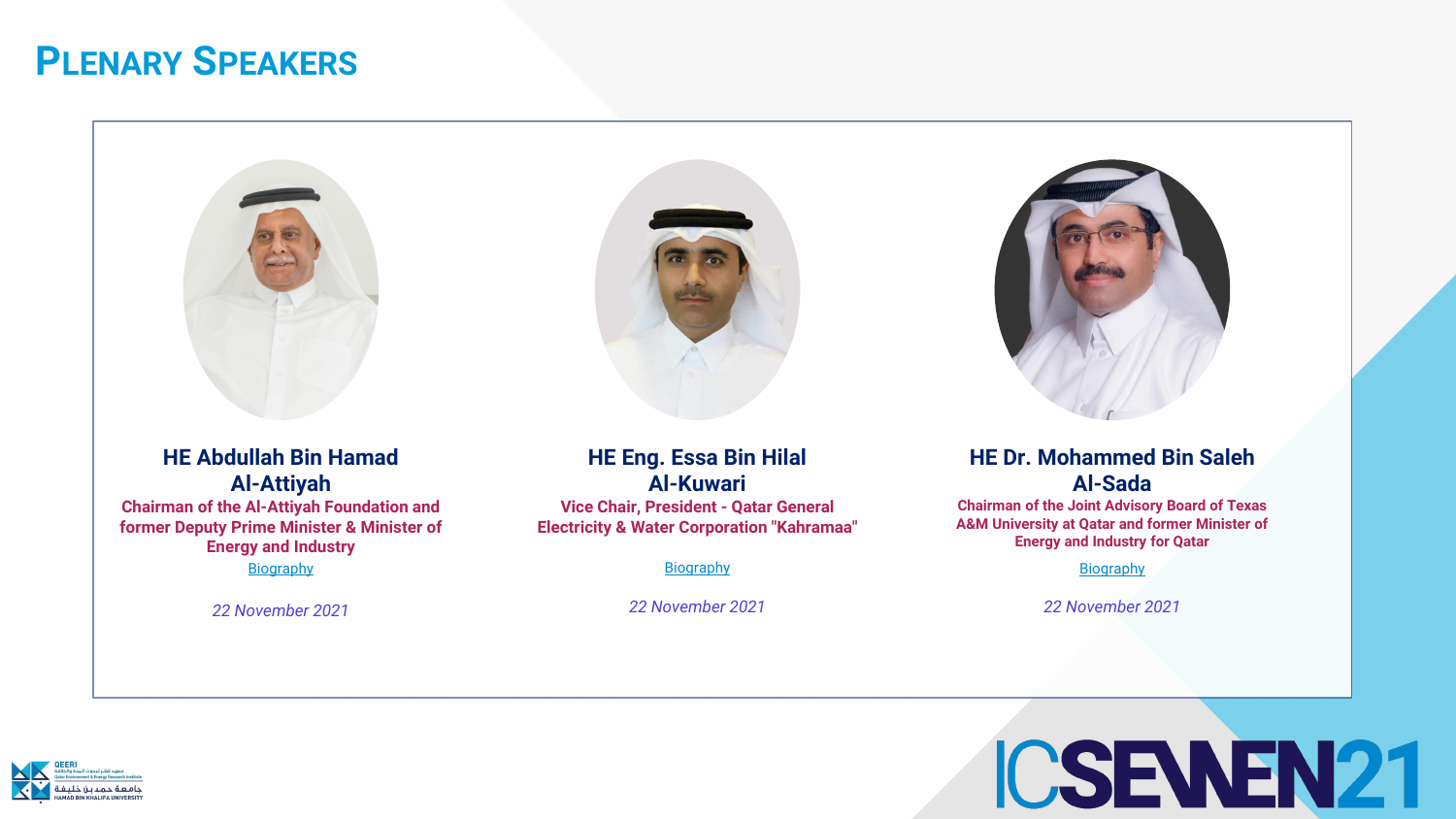



#### **Dr. Omar F. Boukhris**

**Senior Manager, Energy and Environment, Qatar National Research Fund (QNRF)**

**[Biography](https://www.linkedin.com/in/dr-omar-boukhris-8288a8127/?originalSubdomain=qa)** 

*22 November 2021*

## ICSEWEN21

#### **Dr. Marc Vermeersch**

**Executive Director of Qatar Environment & Energy Research Institute at Qatar Foundation and Hamad Bin Khalifa University**

**[Biography](https://www.linkedin.com/in/marc-vermeersch-731a8b8/?originalSubdomain=qa)** 

*22 November 2021*



#### **Mr. Mohamed Shokry**

**Head of Aerospace Division, Bin Omran Trading and Telecommunications W.L.L.**

**[Biography](https://www.linkedin.com/in/mohamad-shokry-al-naami-82333215/)** 

*22 November 2021*

## **PLENARY SPEAKERS**